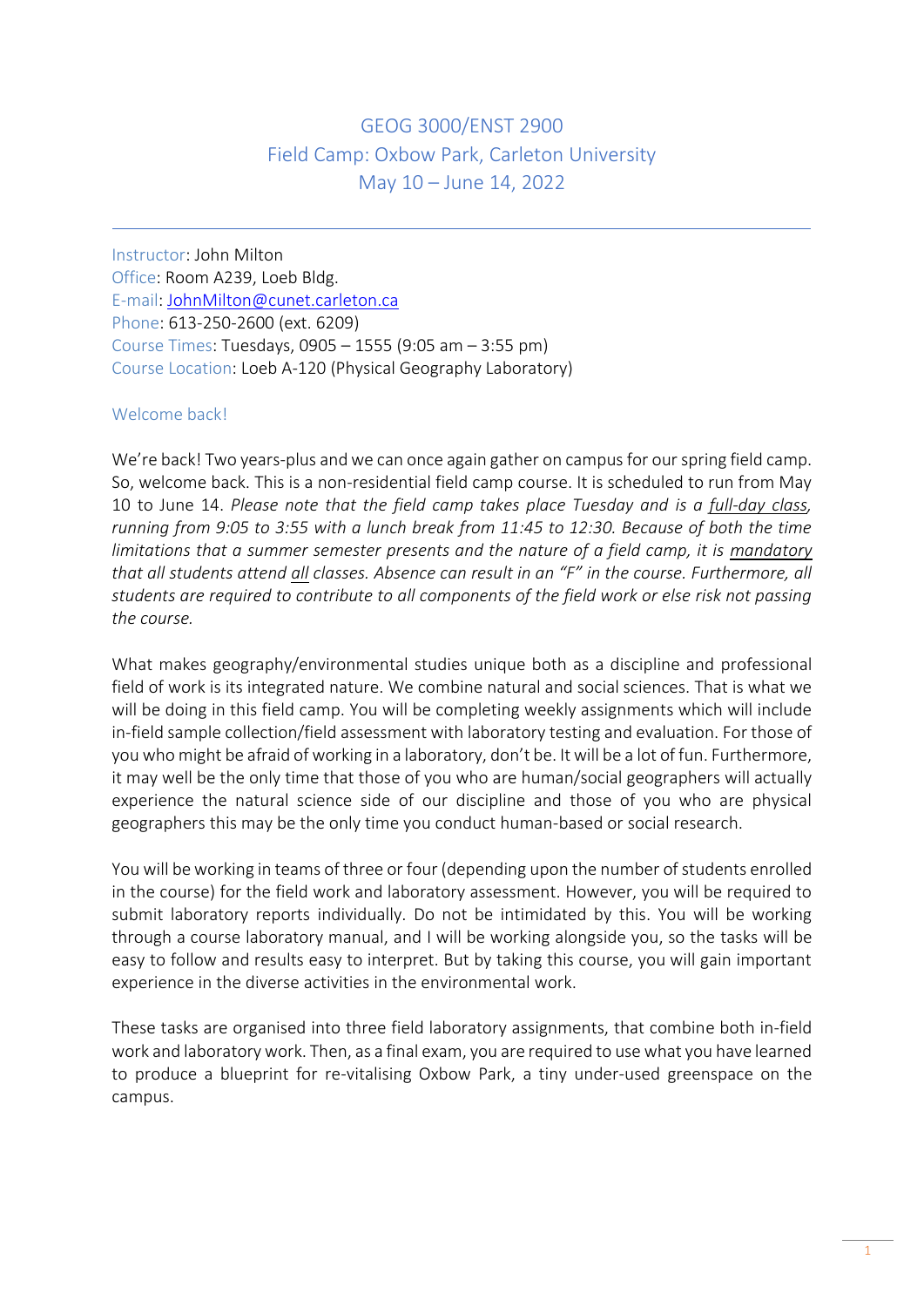#### Course Plan

#### May 10

#### *Unit 1. Introduction/Reconnaissance*

Introduction to the course and to fieldwork. Introduction to Oxbow Park. In this opening unit, you will conduct a reconnaissance of Oxbow Park. This will involve two exercises. The first consists of an actual visit the Park. You will then support your in-field analysis with secondary research regarding its history and place on Carleton's campus.

### May 17/24

### *Unit 2. Biophysical Fieldwork: The Natural Environment*

As geographers, we are a unique group in that we straddle both the social and natural worlds. However, we often remain focused on our own field of study or specialisation. Not in this field camp. In this unit you will be introduced to biophysical fieldwork by conducting a landscape/biophilic analysis of Oxbow Park. This will include soil analysis, hydrological assessment, and an ecological analysis that focuses on a vegetative inventory. This is fun stuff for you environmental studies and human geography students.

### May 31/June 7

#### *Unit 3. Social Fieldwork: Dealing with People*

How do students feel about Oxbow Park? Do they even know that it exists? The purpose of this fieldwork is for you to produce a plan for transforming the Park for students, by students. Therefore, the opinion of students is of paramount importance. In this unit, you will be focusing on the nature, methods, and techniques of social research. As part of this unit, you will be designing a questionnaire to be used for surveying students. You will then be taking the compiled dataset of responses to this questionnaire to identify what the student population would like to see incorporated into a new Oxbow Park. This is fun stuff for you physical geography and geomatics students.

### *June 14*

#### *Final Exam. Vision Design*

As your final exam you will produce a plan for transforming Oxbow Park into a unique place for the university community, for students, by student. This is to draw upon the insights and information you have gathered in your three laboratory assignments. It is to be a formal document structured using the attached template. The vision will be graded for its comprehensiveness and imagination. Have some fun here, but keep in mind both the purpose and the foundation of the vision – the opinions of students.

*Due*: June 21

#### Expectations

The objective of the Honours Field Camp is to introduce students to the range of biophysical and human field research methodologies and sampling approaches coupled with actual in-field experience. This includes:

- 1. An understanding of the diversity of qualitative and quantitative methodologies available for the researcher when conducting field research,
- 2. An understanding of the challenges facing the researcher in the field when attempting to secure specific data of relevance for a defined research question or issue,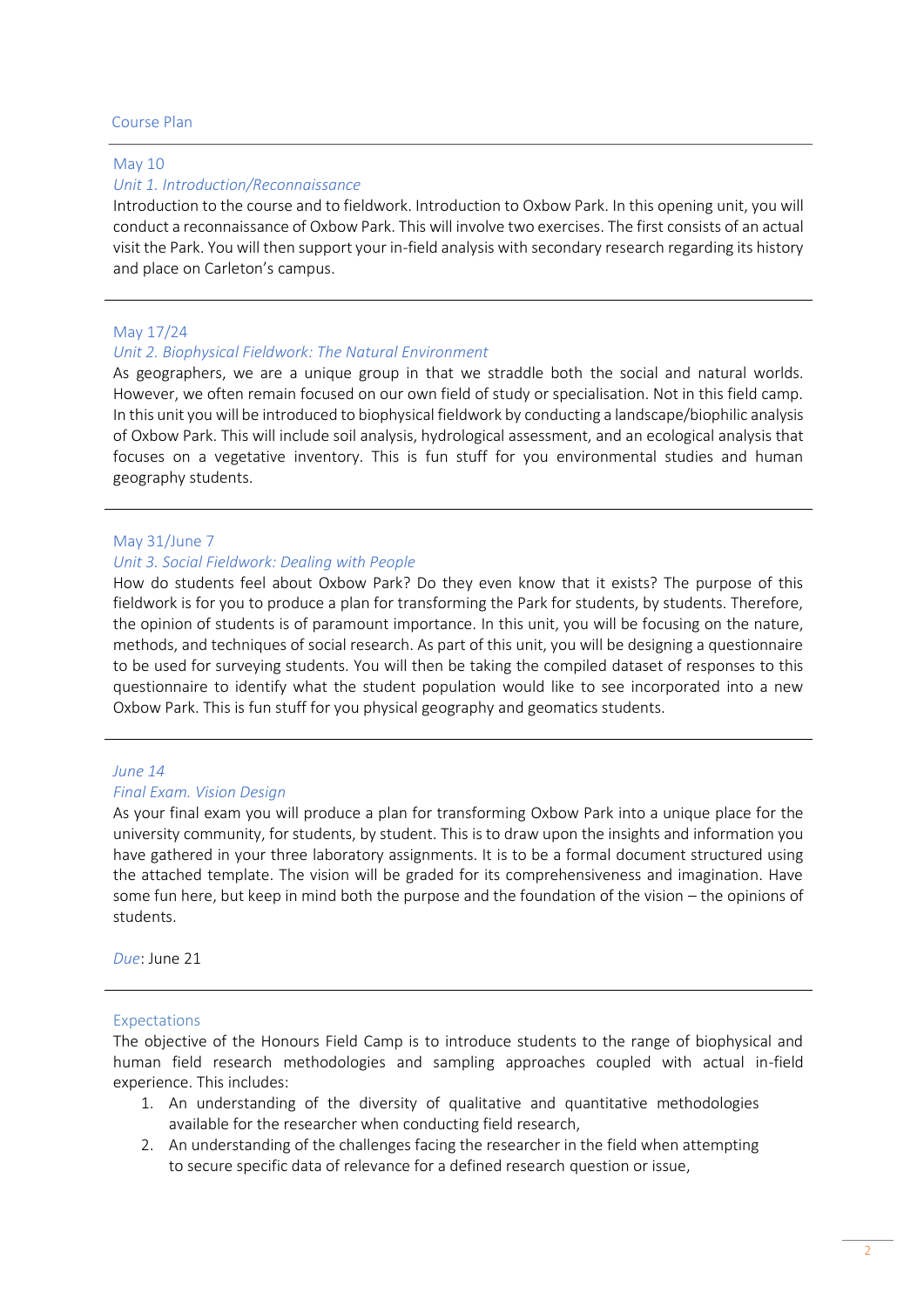- 3. The importance of proper preparation in preparing for field work, including both theoretical and practical issues the researcher might face in the field, and
- 4. An understanding of the challenges of teamwork in the field.

# Course Textbooks

There is no single text identified for this course. However, you are encouraged to consider two texts if you plan to undertake fieldwork in the future, either academically or professionally. These are:

- Northey, M. and D.B. Knight. 2010. *Making Sense. A Student's Guide to Research and Writing*. Oxford: Oxford University Press. In addition to providing you with some insight into research activities, this book introduces you to a wider set of skills you will need both academically and professionally.
- Sproull, N.L. 2002. *Handbook of Research Methods*. Lanham, Maryland: Scarecrow Press Inc. I personally like this book a lot. It is very comprehensive and well laid out, providing you with a comprehensive overview of field research.

### See also:

- Robinson, G.M. 1998. *Methods and Techniques in Human Geography*. New York: John Wiley & Sons. This is another great reference book on methodologies even though it might seem a little dated. Fieldwork methods, however, do not really become dated or irrelevant.
- Simonds, J.O. 2006. *Landscape Architecture: A Manual of Environmental Planning and Design*. Toronto: McGraw-Hill. 4th edition. I also like this book a lot and would recommend it to anyone who is planning on pursuing a career in planning. A word of warning, however: it is a hard cover book. For some reason, the publishers have not opted to print a soft cover version.

# Deliverables and Grading

As a field course, an emphasis will be placed upon the active participation of each student in the field. The grading is broken down as follows:

- *Laboratory Assignments*: Each student must complete all three laboratory assignments. While the in-field collection of materials and laboratory work will be done in small teams, every student must complete and submit his/her own laboratory report.
- *In-field/Laboratory Contribution:* Students will be evaluated on an ongoing basis for their contribution in both the field work and laboratory work.
- *Final Vision:* You, as individuals, will develop and present a vision for Oxbow Park based upon the findings of the biophysical and human field assignments as your final exam. This vision will be evaluated both for its creativity and for its use of the findings from the fieldwork.

# *Grading*

The grading is as follows:

| 75%  |
|------|
| 15%  |
| 30%  |
| 30%  |
| 25%  |
| 100% |
|      |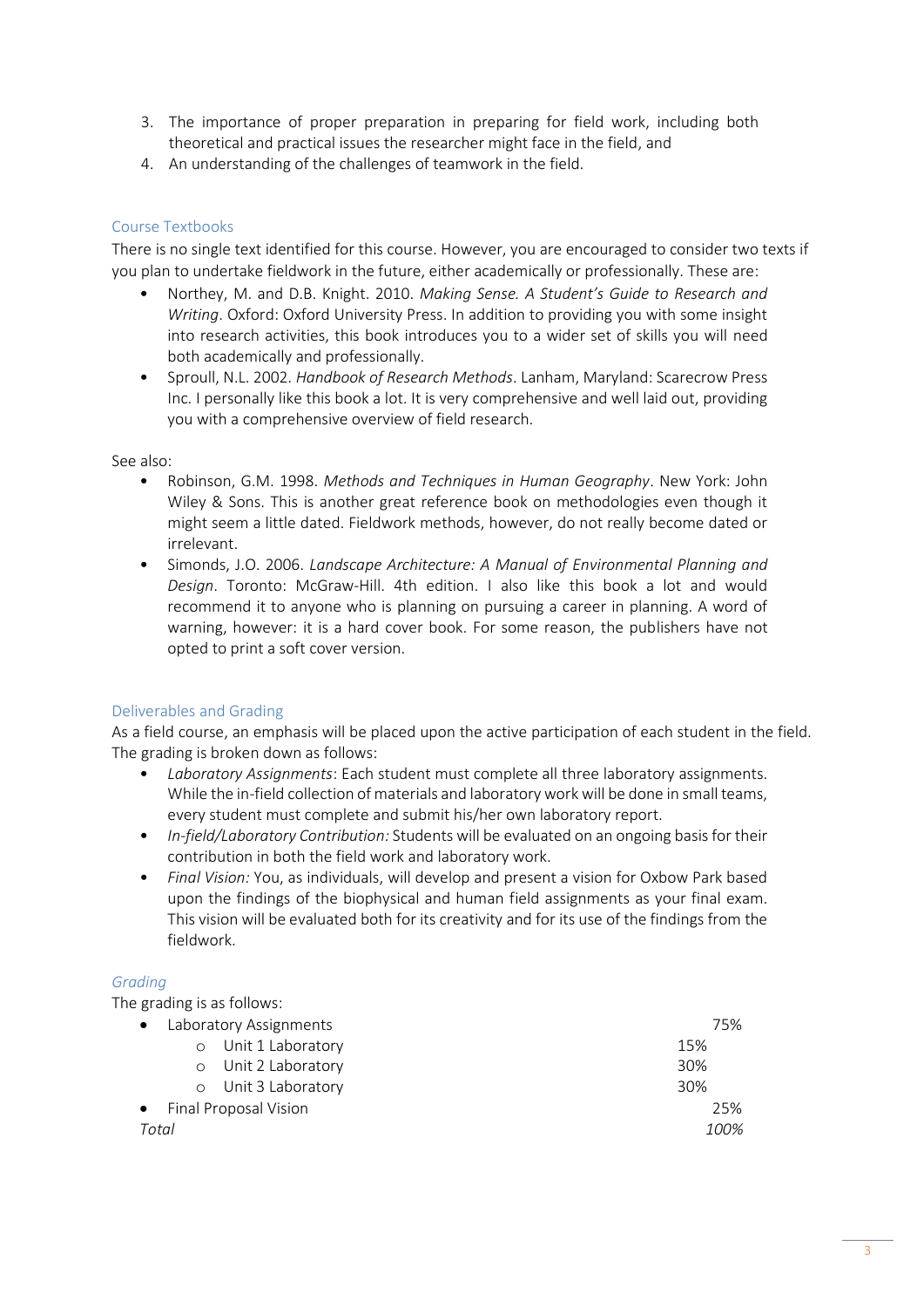In accordance with the Carleton University Calendar, the letter grades assigned in this course will have the following percentage equivalents:

 $A + 90-100$   $A = 85-89$   $A - 80-84$   $F = 80$ elow 50  $B + = 77-79$  B = 73-76 B -  $= 70-72$  WDN = Withdrawn from the course  $C_+ = 67-69$   $C_-= 63-66$   $C_-= 60-62$  ABS = Student absent from final exam  $D+ = 57-59$   $D = 53-56$   $D = 50-52$  DEF = Deferred FND (Failed, no Deferral) = Student could not pass the course even with 100% on final exam. Final grades are subject to the Dean's approval.

### *Deferred Assignments/Grades*

Only official deferrals petitioned through the Office of the Registrar will be honoured. Students who are unable to complete a final paper or write a final examination because of illness or other circumstances beyond their control or whose performance on an examination has been impaired by such circumstances may apply within five working days to the Registrarial Services Office for permission to extend a term paper deadline or to write a deferred examination. Permission can be granted only if the request is fully and specifically supported by a medical certificate or other relevant documents.

#### Requests for Academic Accommodations *For Students with Disabilities*

Students with disabilities needing academic accommodations are required to contact a co-ordinator at the Paul Menton Centre (PMC) to complete the necessary letters of accommodation. The student must then make an appointment to discuss their needs with the instructor at least two weeks prior to the mid-term exam. This is to ensure sufficient time is available to make the necessary accommodation arrangements.

### *For Religious Observance*

Students requesting academic accommodation on the basis of religious observance should make a formal, written request to their instructors for alternate dates and/or means of satisfying academic requirements. Such requests should be made during the first two weeks of class, or as soon as possible after the need for accommodation is known to exist, but no later than two weeks before the compulsory academic event. Accommodation is to be worked out directly and on an individual basis between the student and the instructor(s) involved. Instructors will make accommodations in a way that avoids academic disadvantage to the student. Students or instructors who have questions or want to confirm accommodation eligibility of a religious event or practice may refer to the Equity Services website for a list of holy days and Carleton's Academic Accommodation policies or may contact an Equity Services Advisor in the Equity Services Department for assistance.

### *For Pregnancy*

Pregnant students requiring academic accommodations are encouraged to contact an Equity Advisor in Equity Services to complete a letter of accommodation. The student must then make an appointment to discuss her needs with the instructor at least two weeks prior to the first academic event in which it is anticipated the accommodation will be required.

### Other Notes

### *Written Assignments*

If you feel you need assistance in improving your writing skills, you are encouraged to get in touch early in the term with the Writing Tutorial Service (Room 229, Patterson Hall[, http://www.carleton.ca/wts/\)](http://www.carleton.ca/wts/).